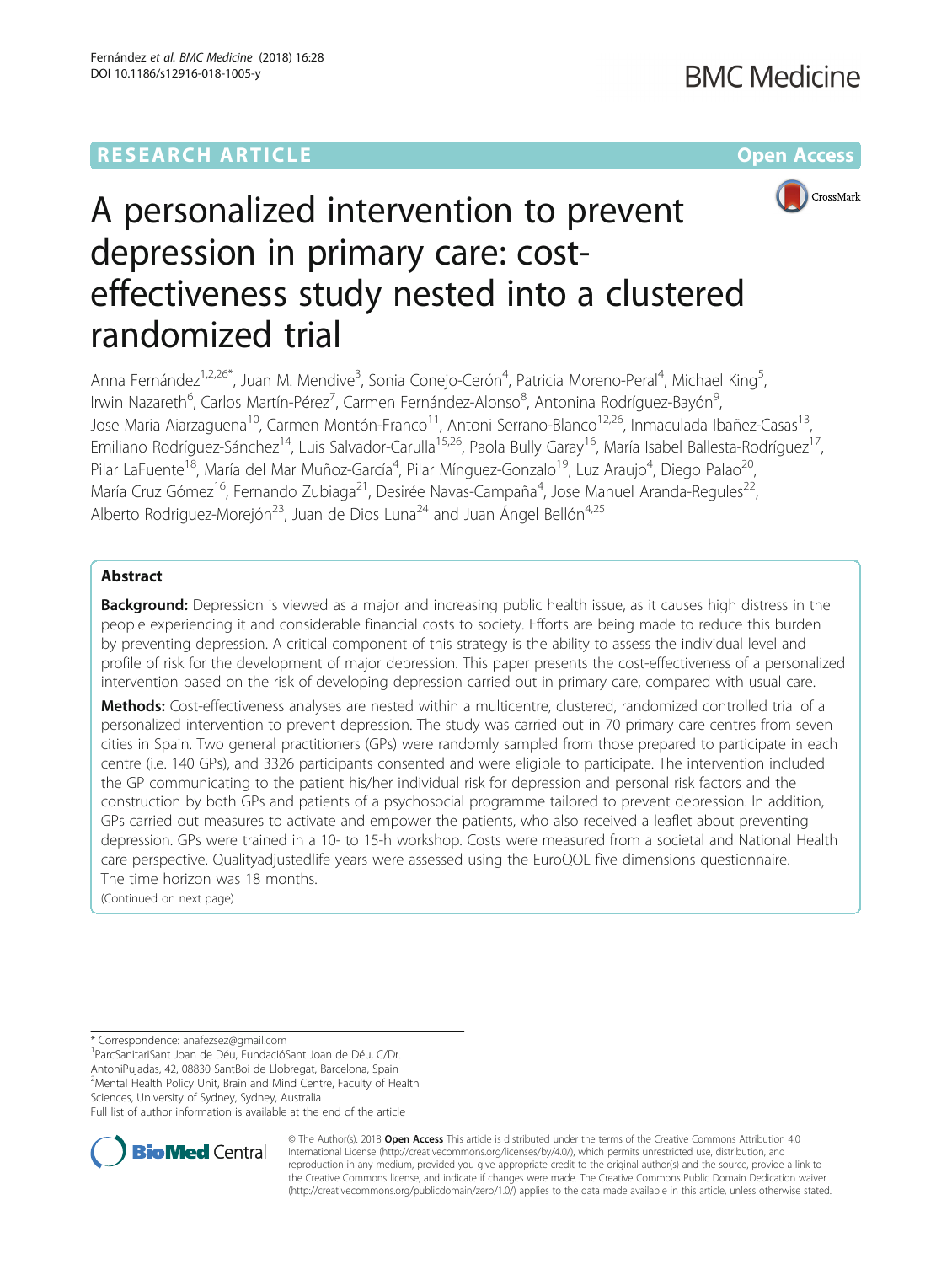#### (Continued from previous page)

Results: With a willingness-to-pay threshold of €10,000 (£8568) the probability of cost-effectiveness oscillated from 83% (societal perspective) to 89% (health perspective). If the threshold was increased to €30,000 (£25,704), the probability of being considered cost-effective was 94% (societal perspective) and 96%, respectively (health perspective). The sensitivity analysis confirmed these results.

**Conclusions:** Compared with usual care, an intervention based on personal predictors of risk of depression implemented by GPs is a cost-effective strategy to prevent depression. This type of personalized intervention in primary care should be further developed and evaluated.

Trial registration: ClinicalTrials.gov, NCT01151982. Registered on June 29, 2010

Keywords: Depression, Risk assessment, Cost-effectiveness

# Background

In Western societies depression is viewed as a major and increasing public health issue, as it causes high levels of distress for those who experience it and their relatives, as well as considerable financial costs to society. Indeed, in 2013 major depression ranked fourth in the top ten causes of years lived with disability in Europe [\[1](#page-11-0)], with an estimated economic burden of €113.4 billion, explained by the use of services, losses in productivity and premature death due to suicide [[2\]](#page-11-0).

In an effort to reduce this burden, governments have supported increases in clinical services for mental disorders. However, despite this investment, the prevalence of depression has not changed. In communityrepresentative studies major depression reached an incidence rate that is high (3.0%) relative to the number of prevalent cases (4.7%) [\[3\]](#page-11-0); therefore, it will be very difficult to reduce the prevalence unless the incidence is also reduced, and this is only possible by primary prevention. In addition, evidence suggests that although effective treatments for depression are available, they can reduce the burden by only 20% [\[4](#page-11-0)] because not all cases are recognized and not all people with recognized depression are treated and adhere to treatment.

Different studies have shown that depression is preventable [\[5](#page-11-0)–[7](#page-11-0)]. In addition, prevention of depression is relatively good value for money [[8\]](#page-11-0). However, the effect sizes of prevention are small, and most of the interventions are implemented by mental health specialists [[5](#page-11-0)–[7](#page-11-0)]. This jeopardizes its translation to primary health care centres, which may be a good setting for implementing preventive interventions [\[9\]](#page-11-0). Primary prevention aims to avoid the occurrence of disease by either eliminating the risk factors or increasing resistance to disease, so its application requires that its target population does not have the disease (depression in our case). Classically, primary prevention of depression is classified as 'universal' when it is applied to the general population,'selective' to participants with some risk factor(s) for depression and 'indicated' to patients with subthreshold depression (they have some symptoms

of depression but do not meet the criteria for diagnosis).The best primary prevention programme is likely to be one which targets modifiable risk factors, empowers individuals to address their risks and is inexpensive and capable of large-scale dissemination [\[10](#page-11-0)]. The Predict-Dalgorithm [[11, 12\]](#page-11-0) provides a quantification of major depression risk as well as information on risk factors for each individual that could guide prevention. We have recently evaluated the effectiveness of this strategy: compared with usual care, this new preventive intervention reduced the incidence of depression by more than 20% at 18 months [[13\]](#page-11-0). This has been the first trial evaluating the effectiveness of a preventive intervention for depression based on the level and profile of risk and conducted by general practitioners (GPs). In this paper we present the results of the costeffectiveness analysis of this intervention.

# Methods

#### The PredictD trial

Full details of the PredictD protocol and effectiveness analysis are available elsewhere [\[13](#page-11-0), [14](#page-11-0)]. Briefly, the PredictD-Cluster, Controlled, Randomized Trial (CCRT) was a national, multicentre, randomized controlled trial with two parallel arms, cluster assignment by primary care centre and 18 months of follow-up (from October 2010 to July 2012).

A total of 220 primary care centres from seven Spanish cities (Barcelona, Bilbao, Granada, Jaen, Málaga, Valladolid and Zaragoza) were approached. We conducted meetings in each centre to explain the project and invite physicians to participate; 118 (53.64%) out of the 220 centres were interested in participating. Seventy centres (10 per city) out of the 118 were randomly selected. A total of 193 physicians from the 70 centres consented to participate. Of those who accepted, we randomly selected two physicians per centre (i.e. 140 physicians). Random selection was conducted using sealed opaque envelopes by an independent researcher who was not part of the research team. Randomization to intervention or control group was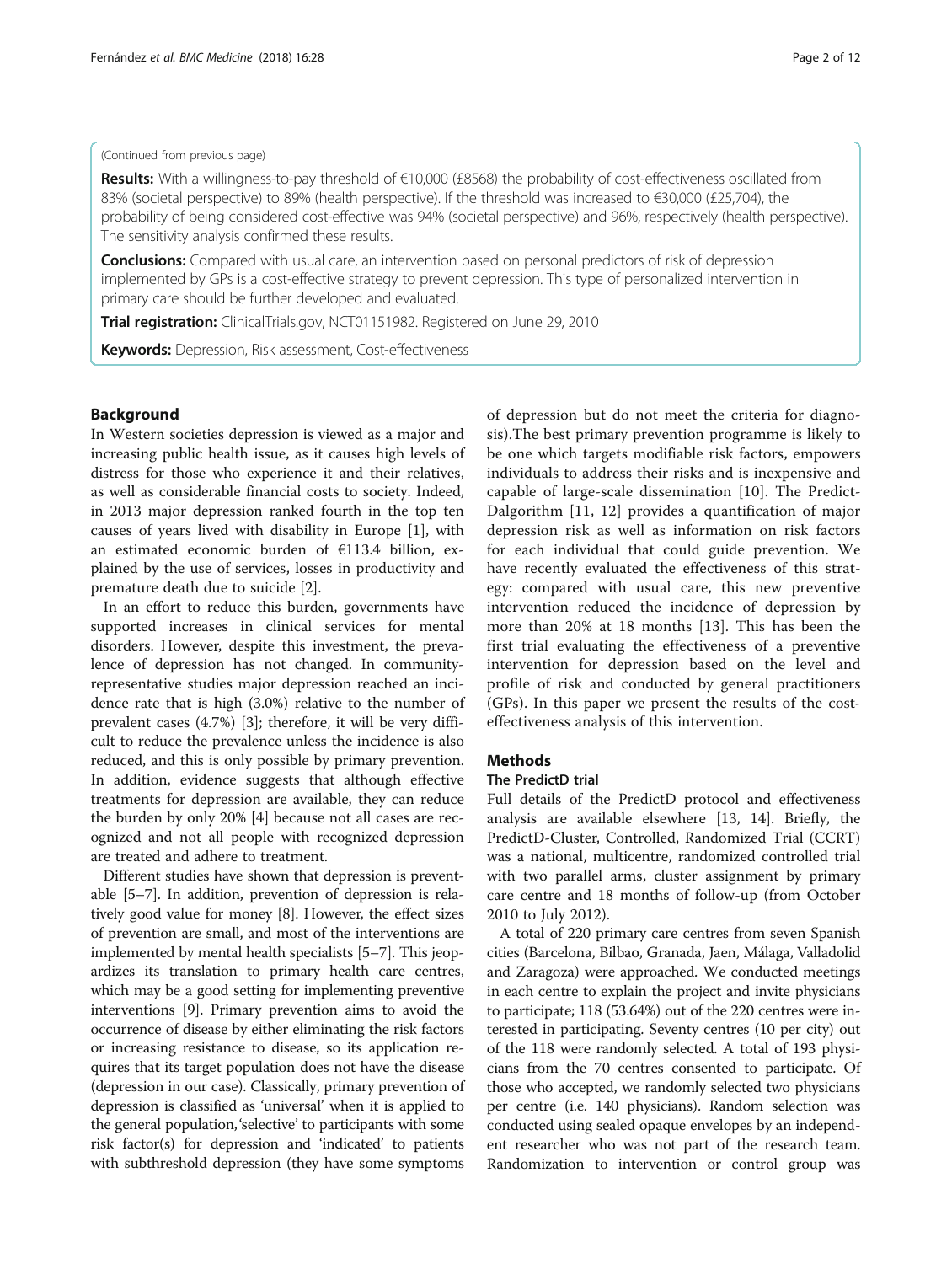conducted at the centre level. In each city five centres were assigned to the control group and five centres to the intervention group.

Research assistants randomly selected four to six patients per day from the patients with an appointment with the GP, using random starting points for each day, generated using a random number generator. GPs reviewed the list each day, excluding those patients who were not eligible for the trial. A total of 8292 participants were selected. Of these, 3056 were excluded in this first stage for the following reasons: 1479 were < 18 or > 75 years old; 1039 attended the surgery on behalf of the person who had the appointment; 153 would be away (> 4 months) during the follow-up; 122 had a documented severe mental disorder; 121 did not speak or understand Spanish; 88 had cognitive impairment; 54 had terminal illnesses. The process ended when there were 26–27 eligible patients for each GP.

A total of 5236 persons were invited to participate in the study by the research assistants. Of these, 1453 patients (27.28%) declined to participate. When compared with participants, these non-participants were slightly more likely to be male (38.4% versus 36.5%) but were of similar age (50.5 versus 50.7 years).

The 3783 patients who agreed to participate were then interviewed to detect major depression using the Composite International Diagnostic Interview (CIDI). Of the 3783 patients,457 (12.08%) met criteria for major depression in the last 6 months and were consequently excluded.

A total of 3326 patients (1663 in each arm), nested in 140 GPs from 70 primary care centres, composed the sample of the trial. The total number of patients with missing data in any of the outcome variables at any point was 577 (17.35%).

Although patients did not consent to randomization, patients at the intervention centre consented to receive the intervention, and all patients agreed to data collection. Neither the patients nor the GPs were blind to the intervention, which is common for trials that evaluate psychosocial interventions [\[15\]](#page-11-0).The interviewers who assessed outcomes, however, were masked regarding allocation to study group. Local Ethics and Human Research Committees at each city approved the protocol.

### The Spanish primary care context

The National Health System of Spain provides universal coverage for citizens and foreign nationals (including undocumented immigrants). It is funded through taxes and free at the point of contact. Health care services are distributed into Health Areas and Basic Health Zones according to geographical, epidemiological and socioeconomic criteria. Each Health Area covers a population of 200,000–400,000 inhabitants and is composed of

several Basic Health Zones, which are the minimum units of health care organization. Basic Health Zones are organized around a primary care centre covering 5000–35,000 inhabitants. The primary care teams are composed of GPs, paediatricians, nurses and, in some cases, social workers. They provide a broad range of services, including the treatment of common mental disorders (shared with mental health specialists in severe cases) such as anxiety or depression [[16](#page-11-0)], health promotion and preventive services. All the primary care centre staff members, including the GPs, are salaried. GP salaries contain two elements: a larger fixed payment and a smaller incentive, based on elements such as numbers of patients assigned, fulfilment of objectives, patterns of prescription and pay-forperformanceincentives [[17\]](#page-11-0).

### Interventions

The PredictD intervention has been described in detail elsewhere [\[14](#page-11-0)]. Briefly, the intervention started with the physician receiving the patient's risk factors for depression and overall probability of developing depression in the next 12 months, using the Spanish version of the PredictD algorithm [\[11](#page-11-0)]. The PredictD algorithm is composed of 12 risk factors: six are patient characteristics or past events (sex, age, sex\*age interaction, education, childhood physical abuse, probable lifetime depression), and six refer to current status (Short Form Health Survey (SF-12) physical score, SF-12 mental score, dissatisfaction with unpaid work, number of serious problems in very close persons, dissatisfaction with living together at home, taking medication for stress, anxiety or depression). The PredictD algorithm provides, in addition to the quantification of the overall risk of depression, knowledge of those risk factors influencing a given patient and that could guide a possible preventive intervention. Once the risk was calculated, the GP communicated this risk to the patient, and they worked together on a plan to manage those individual risk factors. This plan was tailored to the patients following a biopyscho-family-social framework, emphasizing measures to empower and activate the patients. In addition, all patients received a patient-oriented booklet on preventing depression, based on basic recommendations for selfcare, including advice on exercise and sleep. All the GPs in the intervention arm were trained in a 10- to 15-h workshop on the prevention of depression using the PredictD risk algorithm.

GPs in the control arm did not receive the training or any information on their patients' risk factors for depression or their probability of developing depression. They were simply asked to treat their patients as usual.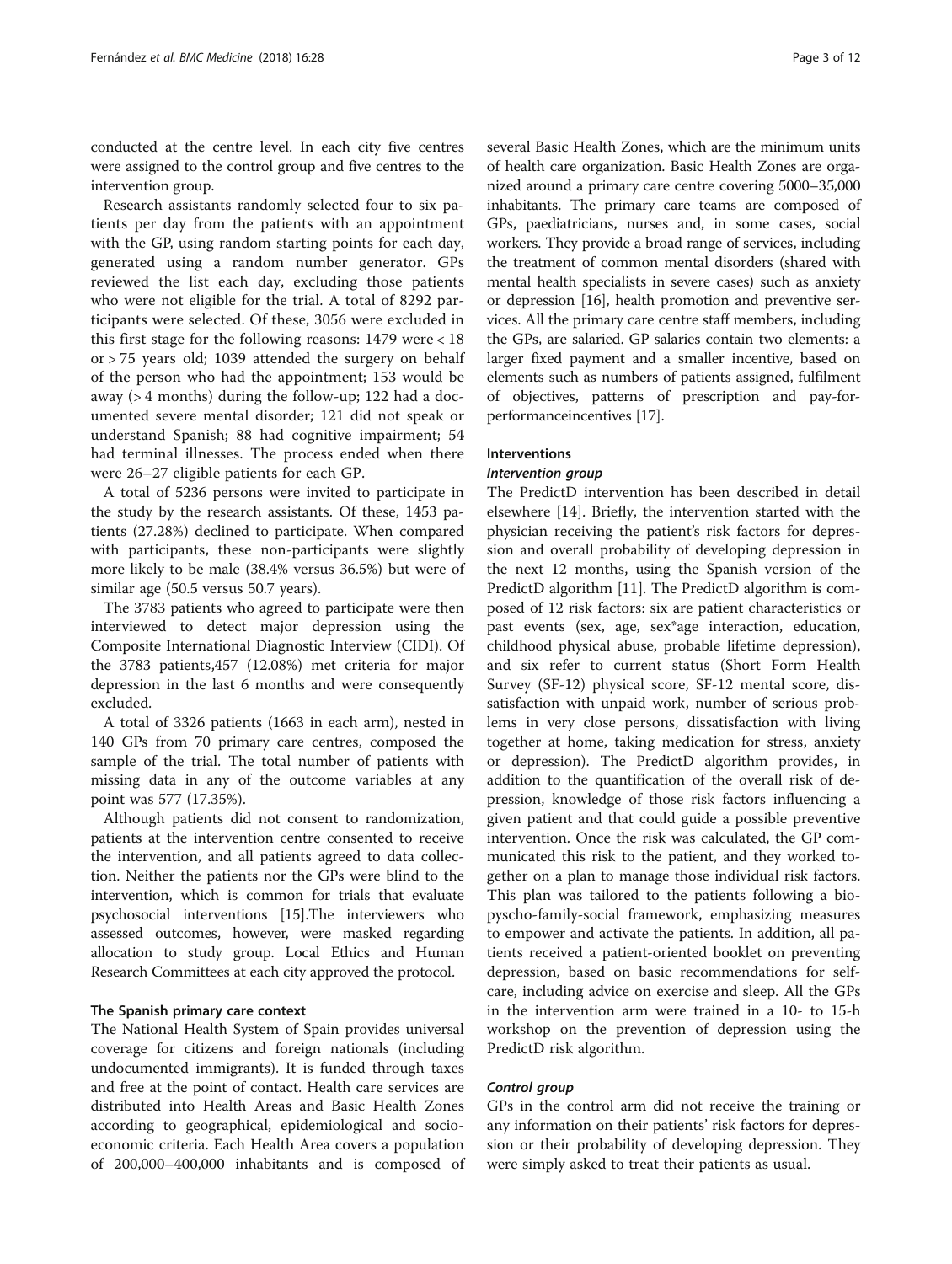#### Economic analysis

The economic evaluation was conducted from two perspectives: (1) societal perspective, including the costs of all types of health services (direct costs) and the costs that stem from production losses (indirect costs), and (2) a National Health System perspective (including only direct costs from the Spanish public health services). The time frame of this study was 18 months. Therefore, we discounted both costs and effects at 3.5% following National Institute for Health and Care Excellence (NICE) recommendations [[18\]](#page-11-0). All costs were expressed in euros ( $\epsilon$ ) for the reference year 2012.

### Cost

We used a modified version of the Client Service Receipt Inventory (CSRI) [\[19](#page-11-0)] to collect information about use of health care resources, use of psychotropic drugs (antidepressants, anxiolytics and sedative-hypnotics) and lost productivity.

Direct health costs were calculated by multiplying the number of health service contacts/units (consultations, hospital days, etc.) by their standard cost price. This unit cost was retrieved from 'Oblikue dataset (esalud)' (<http://www.oblikue.com/>), which includes the official health services tariffs of the different Spanish autonomous communities. Cost of medication was calculated by multiplying cost price per daily dose, multiplied by the number of prescription days recommended, as recalled by the patient. Information about medication costs was obtained from the Spanish Pharmaceutical Vademecum ([http://www.vademecum.es/\)](http://www.vademecum.es/). Indirect costs consisted of the costs of being on sick leave from paid work. Costs of work loss were calculated by multiplying the days on sick leave by the minimum daily wage in Spain according to the human capital approach. In addition, self-reported presenteeism was assessed using some questions from the World Health Organization (WHO) Health and Work Performance Questionnaire (HPQ) [\[20\]](#page-11-0). For this assessment, respondents first estimated how many days during the past 4 weeks they had been at work not being able to perform their job as usual (A), and then, they rated their overall work performance during these days using a 0–100 scale where 0 corresponds to doing no work at all (while at work) and 100 signifies top work performance (B). A score was calculated as follows:  $((100 – B)*A)*6$ . Here 6 is the period of the follow-up (6 months).

Intervention costs included the cost of the booklet  $(60.16$  per patient) and the cost associated with the training of the physicians. Training was included in the GPs' general training programme during working time, so no extra hours were worked or locums needed. No charges were incurred for training venues, as the training was conducted in the health centres or other health sector free venues. We included the cost of the trainer (€100 per h), estimated at 10 h and 7 groups (€7000), and the cost of the 70 dossiers delivered to the GPs with the basic information ( $\epsilon$ 700). The intervention was embedded in the current practice. Participants in the intervention group were required to meet at least three times during the intervention (at baselineand at 6 and 12 months): in each of the three GP-patient interviews the GP communicated to the patient specific and updated information on his/her risk of depression, and then the patient and GP worked on a personalized plan for prevention of depression. These visits lasted approximately from 5 to 15 min, and this time generally was proportional to the level of risk. If the GP considered that the complexity of the case would require more visits, it was proposed to the patient. The patient at his/her own request could also propose new visits to the GP. All visits that were made during the follow-up, both compulsory and optional, were taken into account for costs.

The unit costs used are given in Table [1.](#page-4-0)

## **Health effects**

Quality-adjusted life years (QALYs) were measured using the EuroQol five dimensions questionnaire (EQ-5D). The EQ-5D instrument has two parts. Part 1 is a self-reported description of health problems according to a fivedimensional classification (mobility, self-care, usual activities, pain/discomfort and anxiety/depression). Patients mark one of three levels of severity  $(1 = no$  problems,  $2 =$ some/moderate problems and 3 = severe/extreme problems) in each dimension. Combinations of these categories define a total of 243 different health states. For instance, perfect health is coded as '11111'. Each one of these health states has a 'weight' or 'utility' based on community preferences (i.e. social tariffs), where 1 represents perfect health, 0 death and negative numbers symbolize health states that are considered worse than death. Spanish social tariffs were used to estimate the utility of health states described by patients [\[21\]](#page-11-0). QALYs were calculated by multiplying the utility by the amount of time a patient spent in a particular health state. Linear interpolation was used for transitions between health states at baseline and at 6, 12 and 18 months. Part 2 is avisual analogue scale (VAS), graded from 0 (worst imaginable health status) to 100 (best imaginable health status), which is used by patients to estimate the 'value' of their health status. We transformed the VAS to a scale from 0 to 1 and used it to have a 'proxy' of an 'individual tariff' and to calculate QALYs using it (referred to in the results as QALYs-VAS) [\[22\]](#page-11-0).

Analyses were performed based on the intention-to-treat (ITT) principle, analysing all participants according to their randomized treatment and using multiple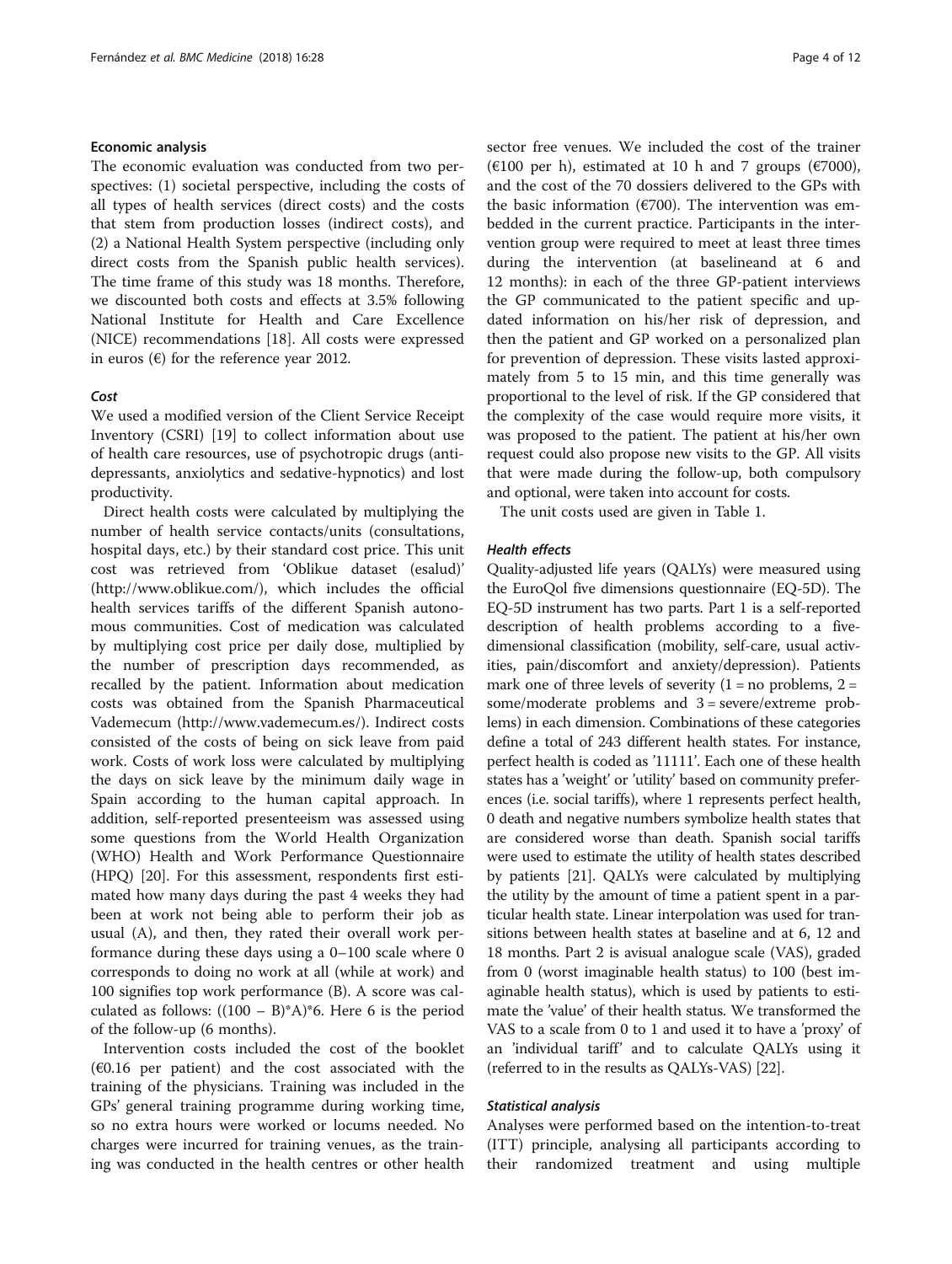### <span id="page-4-0"></span>Table 1 Unadjusted costs and effects, by group

| Costs                                    | Unit cost $(62012)$                                                                              | Mean costs,<br>control (95% CI)   | Mean costs,<br>intervention (95% CI)              | Unadjusted diff<br>$(95\%$ CI) <sup>a</sup> | $P$ value |
|------------------------------------------|--------------------------------------------------------------------------------------------------|-----------------------------------|---------------------------------------------------|---------------------------------------------|-----------|
| Costs associated to the intervention     |                                                                                                  | $\epsilon$ <sup>0</sup>           | €4.79                                             | <b>NA</b>                                   | <b>NA</b> |
| Primary care physician                   | €10.50 (centre visit),<br>€27.48 (home visit)                                                    | €96.61 (90.54 to 102.68)          | €91.46 (85.68 to 97.23)                           | €-5.16 (-13.58 to 3.27)                     | 0.230     |
| Primary care nurse                       | €10.03 (centre visit),<br>€25.37 (home visit)                                                    | €35.67 (28.74 to 42.59)           | €26.34 (21.23 to 31.45)                           | €-9.32 * (-17.95 to -0.69)                  | 0.032     |
| Social worker                            | €14.90 (centre visit),<br>€25.37 (home visit)                                                    | €0.63 (0.41 to 0.87)              | €0.46 (0.27 to 0.66)                              | €-0.18 (-0.51 to 15)                        | 0.293     |
| Emergency visits to primary care         | €63.99                                                                                           | €33.07 (25.27 to 40.86)           | €29.05 (22.20 to 35.90)                           | €-4.02 (-14.44 to 6.40)                     | 0.451     |
| Total primary care                       |                                                                                                  | €162.75 (151.01 to 174.49)        | €146.17 (135.76 to 156.58)                        | €-16.58 (-32.32 to -0.85)                   | 0.039     |
| Outpatient mental health (MH) visit      | €42.93 (psychiatrist),<br>€70.61 (psychologist),<br>€10.03 (MH nurse),<br>€19.22 (group therapy) | €16.16 (9.74 to 22.57)            | €16.31 (8.08 to 24.54)<br>€0.15 (-10.31 to 10.62) |                                             | 0.997     |
| Antidepressant                           | *Different values*                                                                               | €20.70 (0 to 72.8)                | €22.32 (0 to 76.77)                               | €1.62 (-57.74 to 60.98)                     | 0.658     |
| Admission to psych.hospital <sup>b</sup> | €284.90                                                                                          | <b>NA</b>                         | <b>NA</b>                                         | <b>NA</b>                                   | <b>NA</b> |
| Total mental health                      |                                                                                                  | €45.19 (31.02 to 59.36)           | €34.40 (24.07 to 44.73)                           | €-10.79 (-27.11 to 5.54)                    | 0.184     |
| Other outpatient specialists             | €51.08                                                                                           | €149.08 (122.96 to 175.19)        | €149.46 (122.53 to 176.40)                        | €0.38 (-35.26 to 36.02)                     | 0.973     |
| Diagnostic tests                         | *Different values*                                                                               | €212.86 (189.47 to 236.25)        | €198.24 (176.59 to 219.89)                        | €-14.61 (-46.31 to 17.08)                   | 0.368     |
| Emergency visits to hospital             | €155.50                                                                                          | €96.18 (73.13 to 119.24)          | €92.82 (70.60 to 115.04)                          | €-3.37 (-34.20 to 27.47)                    | 0.831     |
| Non-mental health-related<br>admissions  | *Different values*                                                                               | €493 (134.79 to 852.27)           | €548.04 (0 to 1136.96)                            | €54.51 (-141.48 to 250.50) 0.587            |           |
| Total healthcare direct costs            |                                                                                                  | €1039.11 (819.24 to 1258.98)      | €1075.11 (849.70 to 1300.53)                      | €36.01 (-132.02 to 204.04)                  | 0.676     |
| Sick leave                               | €21.11/day                                                                                       | €337.37 (122.08 to 552.68)        | €335.30 (96.60 to 574.03)                         | €-2.08 (-126.1 to 121.94)                   | 0.974     |
| Total costs                              |                                                                                                  | €1353.99 (1039.31 to 1668.66)     | €1394.83 (1020.07 to 1769.6)                      | €40.85 (-178.21 to 259.91) 0.716            |           |
| Units for sensitivity analysis           |                                                                                                  |                                   |                                                   |                                             |           |
| Extra intervention costs <sup>c</sup>    |                                                                                                  | $\mathbf 0$                       | €31.72                                            | <b>NA</b>                                   | <b>NA</b> |
| Private direct health costs              | *Different values*                                                                               | €174.13 (76.92 to 271.33)         | €126.00 (82.90 to 169.10)                         | €–48.13 (–107.10 to 10.83)                  | 0.099     |
| Absenteeism                              | €21.11/day                                                                                       | €87.34 (57.27 to 117.42)          | €89.70 (63.38 to 116.01)                          | €2.35 (-30.66 to 35.37)                     | 0.888     |
| Presenteeism                             | €21.11/day                                                                                       | €80.41 (36.78 to 124.04)          | €63.39 (34.42 to 92.34)                           | €-17.02 (-52.93 to 18.81)                   | 0.322     |
| Effects                                  | Unit of the effect                                                                               | Effect gained control<br>(95% CI) | Effect gained intervention<br>$(95\%CI)$          | Unadjusted diff<br>$(95\%CI)^{a}$           | $P$ value |
| OALYs                                    | Mean                                                                                             | 1.22 (1.20 to 1.24)               | 1.25 (1.23 to 1.26)                               | $0.03$ (-0.02 to 0.07)                      | 0.240     |
| QALYs-VAS                                | Mean                                                                                             | 1.05 (1.04 to 1.07)               | 1.08 (1.07 to 1.10)                               | $0.03$ (0.006 to 0.05)*                     | 0.014     |

<sup>a</sup>The means of the costs by group and the unadjusted difference have been calculated using univariatemaximum likelihood (ML)generalized linear model (GLM) family gamma and link log (cost as dependent variable and group as the only independent variable) and the command margins in 20 imputed databases. As it is not a linear model, the sum of the individual components of the costs may be slightly different to the total cost presented

b<br>There are only 8 participants who were admitted in an inpatient psychiatric unit, 7 in the control group and 1 in the intervention group. The length of stay has a mean of 10 days

c Extra costs related to the intervention if hiring of the venue and additional hours of the physician were included

CI confidence interval,NA not applicable,QALY quality-adjusted life year, VAS visual analogue scale

imputations when outcomes were missing. Incremental cost-effectiveness ratios (ICERs) were calculated as the difference in the cost between the intervention and the control group, divided by the difference in QALYs. The incremental costs and incremental health effects were modelled by generalized linear models (GLMs). We calculated the intraclass correlation coefficients (ICCs) of the health centre, GP and both, taking the costs and QALYs as dependent variables. The ICCs for the health

centre were significant for the effect, while the ICC for the GP was significant for the costs. Thus, we used multilevel GLMs to account for such clustering effects. GLMs were fitted using different distribution families (Gaussian, inverse Gaussian, Poisson and gamma) and link functions (identity and log). Mmodified Park tests were used to select the appropriate family. To identify the correct link function, we compared the model performance of all permutations of candidate link and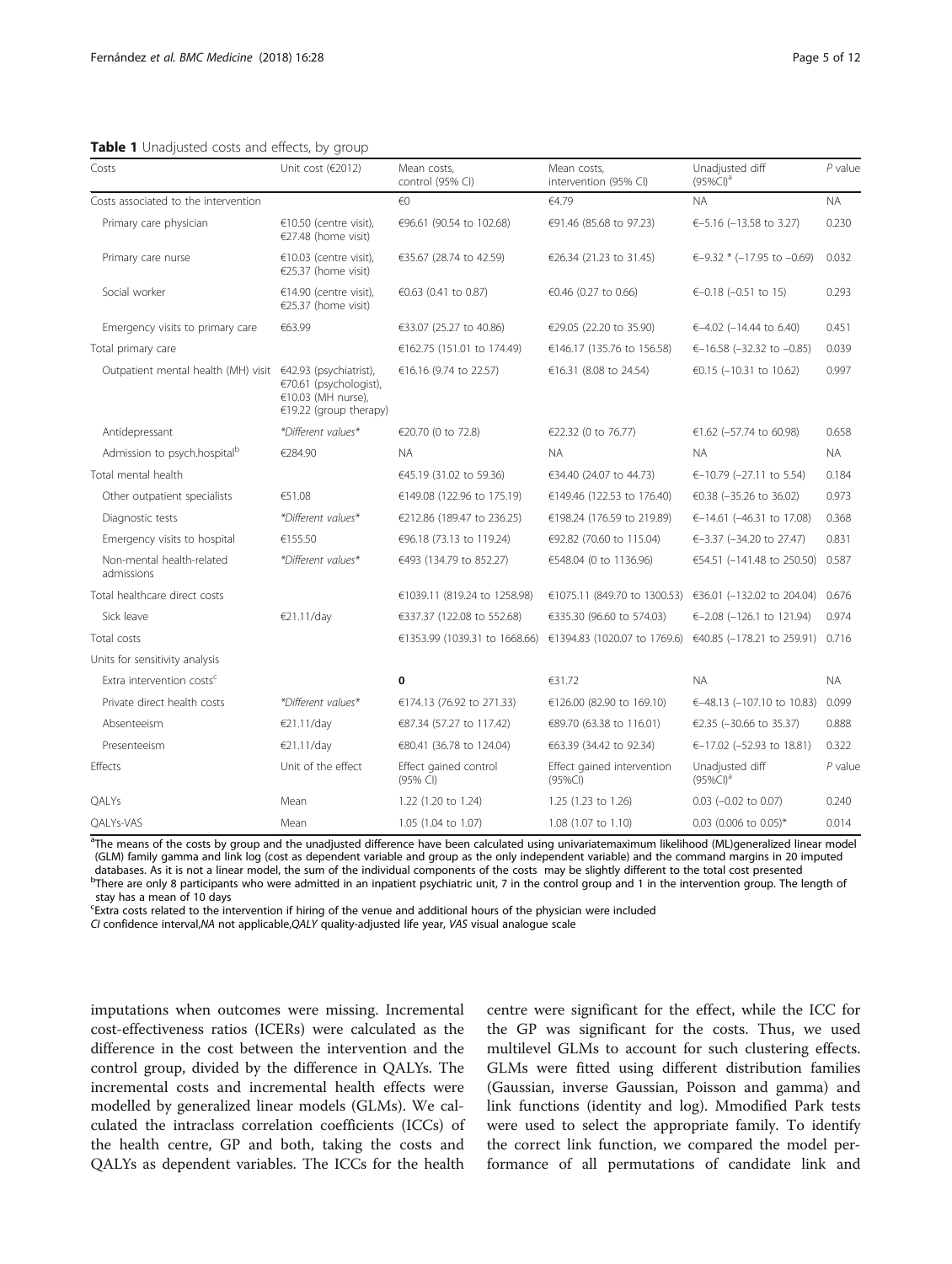variance function using different diagnostic tests [\[23](#page-11-0)]. The best solution for costs was obtained using a gamma family and a log link. For QALYs, the most adequate family was Gaussian with an identity link.

All models were adjusted by their respective baseline values (i.e. QALYs or cost), the individual risk of depression (i.e. risk score from the PredictD algorithm) and the following variables,which were unbalanced at baseline (and were not included in the PredictD algorithm): employment status, owner/occupier accommodation, perception of safety inside/outside the home, anxiety disorder, experiences of discrimination, city.

We accounted for missing outcomes by using multiple imputations with chained equations under a missing at random (MAR) framework. We generated 50 imputed samples. Estimates for the descriptive analysis were combined using Rubin's rules [\[24](#page-11-0)].

The analytic focus on cost-effectiveness (or cost-utility analysis) emphasizes the estimation of the joint density of cost and effects differences, the quantification of uncertainty surrounding the ICER and the presentation cost-effectiveness acceptability curves (CEACs). In that sense, in economic evaluations it is considered inappropriate to carry out separate and sequential hypothesis tests on differences in effects and costs to determine if incremental cost-effectiveness should be estimated (i.e. hypothesis testing is not conducted, so P values are not taken into consideration [[25\]](#page-11-0).

To deal with uncertainty, non-parametric bootstraps were used to simulate 1000 ICERs per imputed database (i.e. 50,000 ICERs in total), which were plotted on the cost-effectiveness plane. CEACs were then constructed. Each CEAC was derived from the net benefit approach:

Net monetary benefit =  $\lambda \times (\Delta \text{ Effect}) - (\Delta \text{Cost}),$ 

where  $\lambda$  represents the amount of money society is willing to pay to gain one extra unit of effect. All bootstrapped pairs of  $\Delta$  Effect and  $\Delta$  Cost (i.e. 50,000) were used to calculate the CEACs. Willingness-to-pay values ranged from  $\epsilon$ 0 to 100,000 [[26](#page-11-0)]. We have selected as optimal threshold of €30,000 per QALY (\$32,058, £25,704), following Spanish suggestions [\[27\]](#page-11-0). This threshold fits into the cost-effectiveness threshold ranging between  $£20,000$  and 30,000 used by NICE [[18](#page-11-0)]. However, it is lower than the \$50,000 suggested in the USA [\[28](#page-11-0)].

A number of sensitivity analyses were conducted in order to assess the robustness of the results:

1. Modifying the perspective of analysis, i.e. including only costs related to the outcome (primary health services, mental health services and psychotropic) and all the possible costs,i.e. private costs,

absenteeism and presenteeism, and potential intervention-related costs including costs of hiring the venue ( $\epsilon$ 100 per day, per 2 days in 7 cities) plus the costs associated with the time for which the physician attended the course ( $€10.5$  per visit per 60 visits in two days per 70 physicians)

- 2. Modifying the discount rate, both in costs and effects, from 0 to 6%, following NICE recommendations [[18](#page-11-0)]
- 3. Modifying the unit costs by doubling and halving them
- 4. Modifying the statistical analyses— using seemingly unrelated regressions (SURs), a method that consists of a system of regression equations that recognize the correlation between individual costs and outcomes [\[29\]](#page-11-0), a completers approach (applying inverse probability weighting to address attrition bias) and models adjusted only by cost or QALYs at baseline

# Results

#### **Participants**

The participants in the two groups were similar with regard to gender (63.6% female in the control group and 63.5% in the intervention group), age (51.5 and 50 years in the control and intervention groups, respectively), marital status (68.4% and 69.9% were married in the control and intervention groups, respectively) and educational level (42.2% and 44.3% had primary level education, respectively). However, they differed in key aspects related to the trial. Participants in the intervention group had a higher risk of depression,a slightly worse mental health-related quality of life, more anxiety-related symptoms and a greater proportion of people who answered affirmatively to the two questions we use as a lifetime screen for depression [\[30](#page-11-0)]. In addition, there were differences in employment status, owner-occupier of an accommodation, perception of safety inside-outside the home and experiences of discrimination. Further details of trial participants are given by Bellon et al. [[13\]](#page-11-0).

Table [1](#page-4-0) presents the unadjusted mean costs and effects for the intervention and control groups.

### Cost-effectiveness analyses

Table [2](#page-6-0) shows the adjusted means and the ICERs.

From a societal perspective the new intervention is dominant, as the increment in cost is negative and the effects are positive. However, although most (97.4%) of the incremental effects were plotted in the Eastern quadrants (new intervention more effective), the level of uncertainty related to the costs is quite high, with half of them in the Northern quadrants (new intervention more expensive) and the other half in the Southern quadrants (new intervention less expensive). These results are depicted in Fig. [1,](#page-7-0) left column.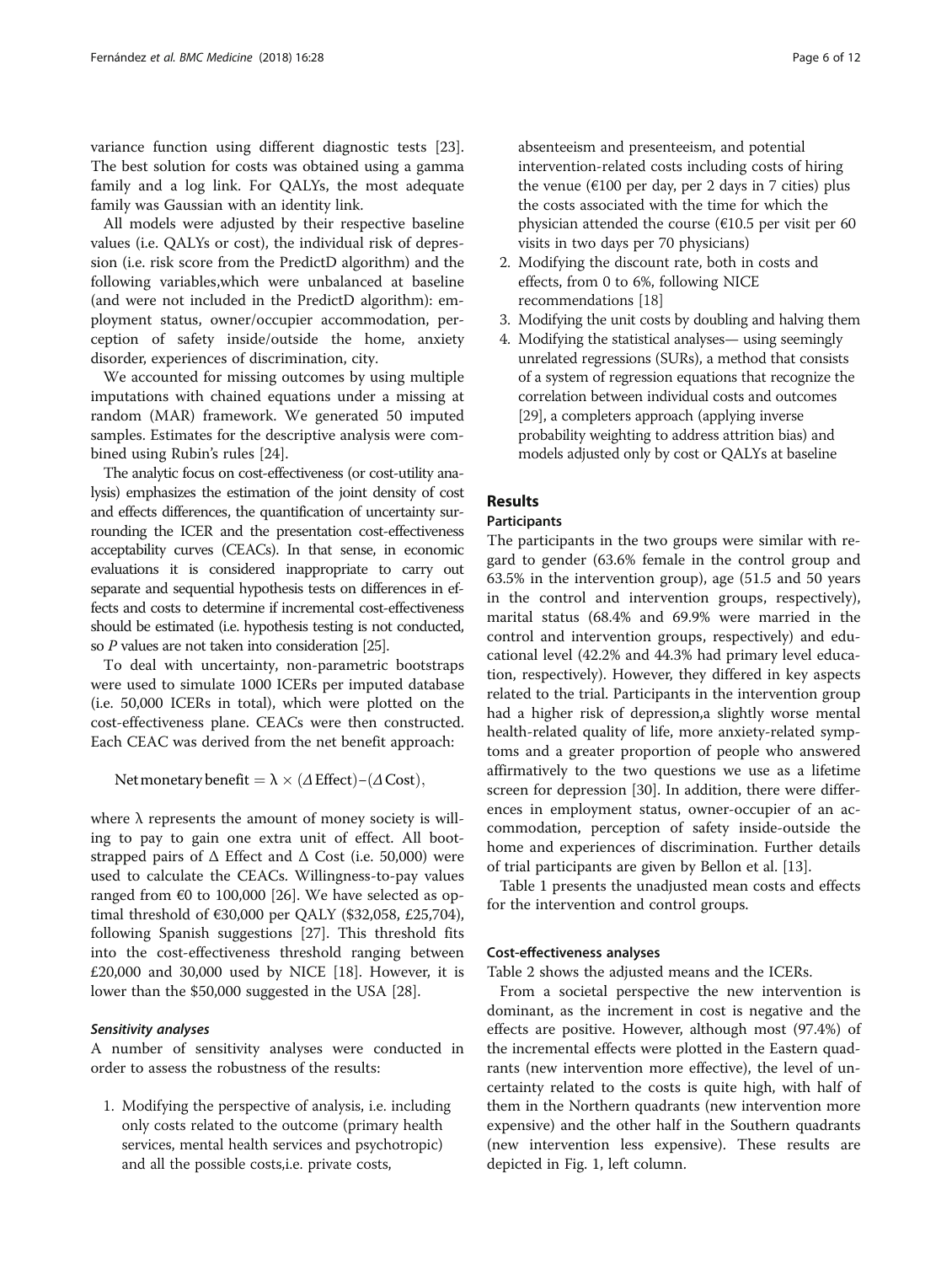<span id="page-6-0"></span>Table 2 Incremental cost-effectiveness ratio (ICER)-adjusted analysis: main scenarios

| <b>Fffect</b>                   | Ajdusted <sup>a</sup> mean difference<br>(95% bootstrapped CI) and ICER |  |  |  |
|---------------------------------|-------------------------------------------------------------------------|--|--|--|
| Main Outcome                    |                                                                         |  |  |  |
| Societal perspective            |                                                                         |  |  |  |
| Incremental cost                | $-16.38(-615$ to 503)                                                   |  |  |  |
| Incremental QALY                | $0.02(-0.00)$ to 0.04)                                                  |  |  |  |
| ICER (cost per QALY gained)     | Dominant                                                                |  |  |  |
| National Health perspective     |                                                                         |  |  |  |
| Incremental cost                | 23.88 (-149 to 215)                                                     |  |  |  |
| Incremental QALY                | $0.02$ (-0.00 to 0.04)                                                  |  |  |  |
| ICER (cost per QALY gained)     | €1327/QALY                                                              |  |  |  |
| Secondary outcomes              |                                                                         |  |  |  |
| Societal perspective            |                                                                         |  |  |  |
| Incremental cost                | $-16.38(-615$ to 503)                                                   |  |  |  |
| Incremental OALY-VAS            | 0.02 (0.01 to 0.03)                                                     |  |  |  |
| ICER (cost per QALY-VAS gained) | Dominant                                                                |  |  |  |
| National Health perspective     |                                                                         |  |  |  |
| Incremental cost                | 23.88 (-149 to 215)                                                     |  |  |  |
| Incremental OALY-VAS            | 0.02(0.01 to 0.03)                                                      |  |  |  |
| ICER (cost per QALY-VAS gained) | €1085/OALY                                                              |  |  |  |

<sup>a</sup>All the analyses have been adjusted by baseline variables: employment status, owner/occupier of an accommodation, perception of safety inside/outside the home, anxiety disorder, experiences of discrimination,city, in addition to the risk of depression and the respective baseline value (i.e. costs or QALYs)

The acceptability curve is shown in Fig. [2.](#page-7-0) At the  $€30,000$ per QALY (\$32,058,£25,704) threshold the probability that the PredictD intervention would be seen as cost-effective was 94%. This probability increased to 98% when considering the effect in terms of the QALYs-VAS. However, these values decreased to 83% and 89%, respectively, when a threshold of €10,000 (\$10,686, £8568) was used.

From a National Health System perspective, the incremental cost for QALYs gained was €1326. The cost for QALYs-VAS was  $\epsilon$ 1085.45. Similarly as shown for the societal perspective, although most of the incremental effects were also plotted in the Eastern quadrants, the level of uncertainty related to the costs was quite high (Fig. [1,](#page-7-0) right column). Figure [3](#page-8-0) depicts the acceptability curve from a National Health System perspective. Similarly, at the  $\epsilon$ 30,000 per QALY threshold (\$32,058,£25,704), the probability that the PredictD intervention is cost-effective was 96%, increasing to almost 100% when the effect was measured using QALYs-VAS. These values decreased to 89% and 96% when a threshold of €10,000 (\$10,686, £8568) was used.

#### Sensitivity analysis

Table [3](#page-9-0) summarizes the sensitivity analysis. The scenario that only considered the costs directly related to primary

and mental health care was the best. The worst scenario was the one where the costs were doubled. However, the values were quite similar.

# **Discussion**

#### Summary

Over the 18-month evaluation period, the PredictD intervention was found to be efficient. The costeffectiveness advantage arises from the finding that the PredictD intervention increases quality of life while not significantly increasing overall costs. The sensitivity analyses confirm the robustness of the results.

#### Strengths and limitations

This is the first economic evaluation nested in a randomized trial to evaluate the effectiveness of universal prevention of depression in adults implemented by GPs. Major strengths include the large sample (more than 3000 primary care attendees) and a follow-up time of 18 months, which is longer than that for most depression prevention trials.

Nonetheless, the results of this study should be considered with the following limitations in mind. First, due to the recruitment procedure, our study may have under-represented patients who attend infrequently [\[31](#page-11-0)]; however, frequent attenders are more at risk of major depression [\[32\]](#page-11-0) and are most in need of prevention. Second, intervention and control groups were unbalanced on some individual variables, so that participants had a higher risk of depression in the intervention group. This is not unusual in cluster randomized control trials, where an imbalance in the characteristics of participants can creep in because randomization occurs at the level of centre [\[33](#page-11-0)]. To solve that, we have adjusted the results for the unbalanced variables. Third, the patients were not blind to the intervention. They may have modified their responses to satisfy the researchers/GPs. Fourth, the information on use of services was collected by means of self-report. Some bias in recall may be expected, although it is quite likely that this bias was equally distributed between the intervention and control groups. In addition, we have not taken into account informal care-related costs and costs from general medication. As depression has an impact on physical health, it is possible that this has been affected, making the costs associated with depression possibly higher than we have calculated in our study. On the other hand, the cost associated with the training of the GP was translated to the patient level by dividing by the number of participants in the trial and not by the total number of patients, which would be more appropriate in real practice. Consequently, the costs associated with the intervention in real practice would be even lower. Fifth, in our study, only 32.4% and 36.6% of patients, in the control and the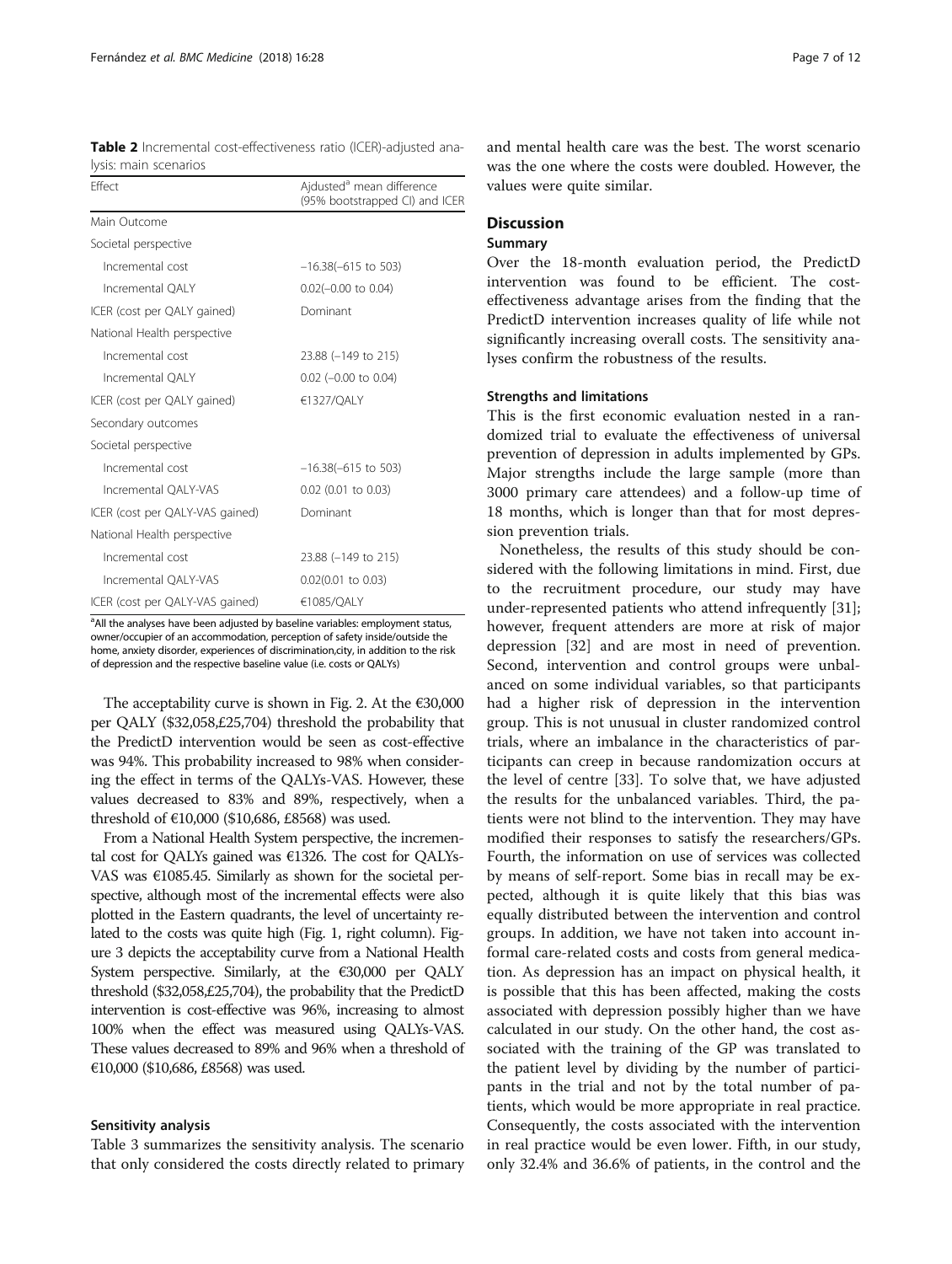<span id="page-7-0"></span>

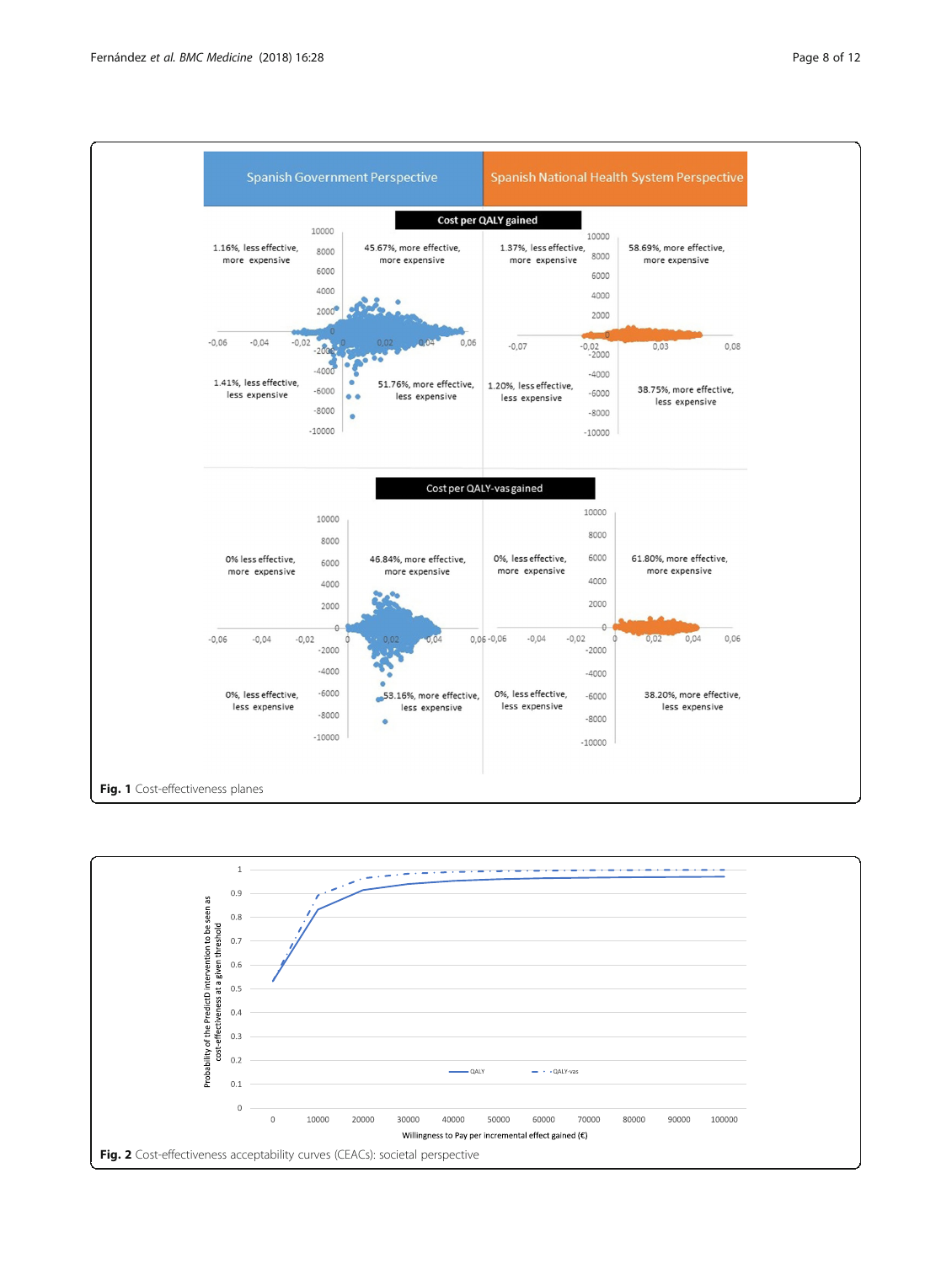<span id="page-8-0"></span>

intervention group, respectively, answered yes to the two questions of lifetime screen for depression (except in the 6 months prior to the baseline interview, in which no patient suffered major depression according to the CIDI) [[13\]](#page-11-0). The predictive positive value of responding yes to these two questions is 18% [\[30](#page-11-0)],and in our study the proportion of patients who truly suffered a first episode of depression before recruitment was 5.8% and 6.6% in the control and the intervention group, respectively. Therefore, from this point of view, our study is largely based (approximately 94% of participants) on primary prevention of the onset of depression (first episode). Lastly, the generalizability of our findings may be limited because costs associated with primary care processes in Spain are less costly than in other Western countries, due to the fact that GPs are salaried [[17\]](#page-11-0). However, in these other countries, such as the USA, the costeffectiveness threshold is also higher.

#### Comparison with existing literature

To the best of our knowledge, there are only two economic evaluations focused on the prevention of depression that can be compared with ours. Hunter et al. [[34](#page-11-0)] carried out an economic modelling study based on the PredictD risk algorithm concluding that identifying nondepressed general practice attendees at highrisk of depression using the algorithm PredictD and providing them with a psychosocial preventive programme was potentially more cost-effective than the current practice. At a threshold of £25,000 (€30,000,\$31,200 ) per QALY the probability of being cost-effective was around 70%. Our analysis showed that the probability of being costeffective at this threshold is even higher.

Similarly, Van den Berg et al. [[35](#page-11-0)] built up a model to estimate the cost-effectiveness of preventing depression in people with subthreshold symptoms of depression opportunistically approached in primary care practices. The intervention consisted of a self-help manual with instructions on cognitivebehaviour self-help in mood management plus up to six short telephone calls to support the participants while working through the manual. Given a willingness to pay of  $\epsilon$ 30,000 (\$32,058,£25,704) per disability-adjusted life year (DALY), the probability that the intervention was cost-effective was around 80%. Again, our intervention had a higher probability (96%) of being cost-effective at the same threshold. It may be hypothesized that participants in our trial benefited from a tailored face-to-face intervention as well as from the opportunistic reviews when they consulted their GPs related to other issues.

However, in both economic studies [[34, 35\]](#page-11-0) strategies for preventing depression in high-risk patients were evaluated (selective or indicated prevention), whereas in our study we followed a universal and personalized prevention implemented by GPs.

#### Implications for practice

This intervention differs from other interventions to prevent depression because it is tailored to each patient's individual level and profile risk. This approach parallels primary prevention of cardiovascular diseases in primary care, although the risk factors involved and their management are different. Indeed, our intervention did not increase costs because it was embedded into the day-to-day practice. Our study showed that universal prevention of depression in adults, using the PredictD intervention and implemented by GPs, has a high probability of being costeffective compared to usual care. However, with our study we cannot know if this type of universal prevention would be more cost-effective than other types of primary prevention (selective or indicated). Further trials comparing these types of prevention and different frequencies of risk evaluation are need. GPs generally perceive that they do not have enough time to perform preventive activities, and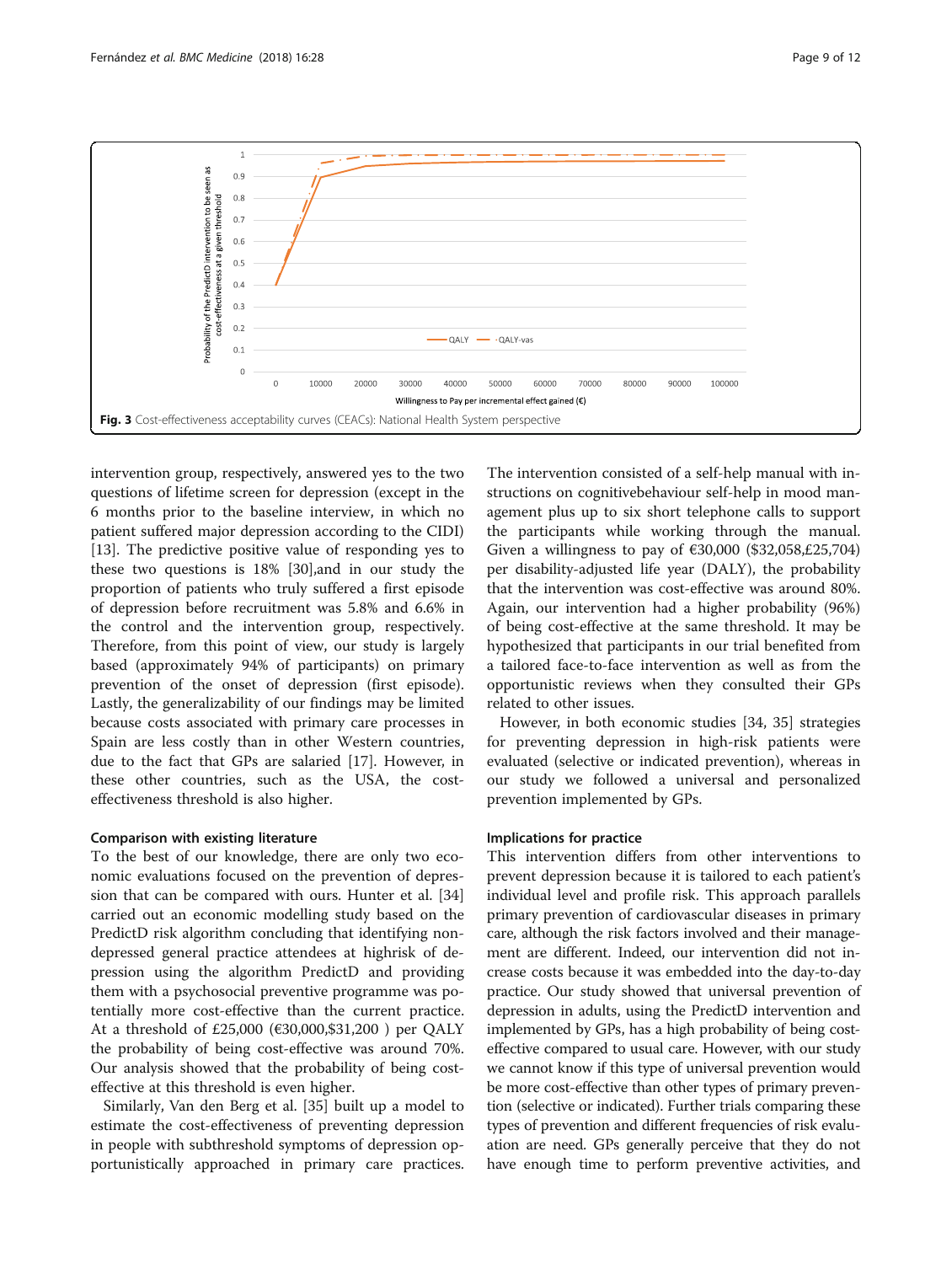# <span id="page-9-0"></span>Table 3 Sensitivity analysis

| Sensitivity analysis <sup>a</sup>                                         | Adjusted mean difference<br>(95% CI) and ICER | Incremental net benefit: probability intervention is seen as effective with<br>a threshold of: |         |         |         |          |
|---------------------------------------------------------------------------|-----------------------------------------------|------------------------------------------------------------------------------------------------|---------|---------|---------|----------|
|                                                                           |                                               | €0                                                                                             | €10,000 | €30,000 | €50,000 | €100,000 |
| A. Perspective                                                            |                                               |                                                                                                |         |         |         |          |
| Costs only related to primary cre and mental health                       |                                               |                                                                                                |         |         |         |          |
| Incremental cost                                                          | € -43.61 ( $-186$ to 10)                      |                                                                                                |         |         |         |          |
| Incremental QALY                                                          | $0.02(-0.00)$ to 0.04)                        |                                                                                                |         |         |         |          |
| ICER (cost per QALY gained)                                               | Dominant                                      | 0.9250                                                                                         | 0.9852  | 0.9808  | 0.9784  | 0.9765   |
| All the costs                                                             |                                               |                                                                                                |         |         |         |          |
| Incremental cost                                                          | €-10.32 (-253 to 281)                         |                                                                                                |         |         |         |          |
| Incremental OALY                                                          | $0.02(-0.00)$ to 0.04)                        |                                                                                                |         |         |         |          |
| ICER (cost per QALY gained)                                               | Dominant                                      | 0.537                                                                                          | 0.8989  | 0.9659  | 0.9724  | 0.9751   |
| B. Discount rate (societal perspective)                                   |                                               |                                                                                                |         |         |         |          |
| Discount rate: 0%                                                         |                                               |                                                                                                |         |         |         |          |
| Incremental cost                                                          | $€-16.19$ (-612 to 500)                       |                                                                                                |         |         |         |          |
| Incremental QALY                                                          | $0.02$ (0.00 to 0.04)                         |                                                                                                |         |         |         |          |
| ICER (cost per QALY gained)                                               | Dominant                                      | 0.5309                                                                                         | 0.8347  | 0.9413  | 0.9606  | 0.9710   |
| Discount rate: 6%                                                         |                                               |                                                                                                |         |         |         |          |
| Incremental cost                                                          | $€-16.51$ (-618 to 505)                       |                                                                                                |         |         |         |          |
| Incremental QALY                                                          | $0.02(-0.00)$ to $0.04$ )                     |                                                                                                |         |         |         |          |
| ICER (cost per QALY gained)                                               | Dominant                                      | 0.5316                                                                                         | 0.8301  | 0.93855 | 0.9584  | 0.9694   |
| C. Unit costs (societal perspective)                                      |                                               |                                                                                                |         |         |         |          |
| Cost doubled                                                              |                                               |                                                                                                |         |         |         |          |
| Incremental cost                                                          | €-32.76 (-1231 to 1006)                       |                                                                                                |         |         |         |          |
| Incremental QALY (social tariffs)                                         | $0.02(-0.00)$ to 0.04)                        |                                                                                                |         |         |         |          |
| ICER (cost per QALY gained)                                               | Dominant                                      | 0.5316                                                                                         | 0.734   | 0.8874  | 0.9301  | 0.9594   |
| Costs halved                                                              |                                               |                                                                                                |         |         |         |          |
| Incremental cost                                                          | €-8.19 (-308 to 252)                          |                                                                                                |         |         |         |          |
| Incremental QALY (social tariffs)                                         | $0.02(-0.00)$ to $0.04$ )                     |                                                                                                |         |         |         |          |
| ICER (cost per QALY gained)                                               | Dominant                                      | 0.5316                                                                                         | 0.9140  | 0.9635  | 0.9699  | 0.9734   |
| D. Analytical strategy                                                    |                                               |                                                                                                |         |         |         |          |
| Seemingly unrelated equations (societal perspective)                      |                                               |                                                                                                |         |         |         |          |
| Incremental cost                                                          | €–38 (–251 to 174)                            |                                                                                                |         |         |         |          |
| Incremental QALY (social tariffs)                                         | $0.02(-0.00)$ to 0.04)                        |                                                                                                |         |         |         |          |
| ICER (cost per QALY gained)                                               | Dominant                                      | 0.6383                                                                                         | 0.9307  | 0.9711  | 0.9750  | 0.9767   |
| Completers analysis (societal perspective) <sup>b</sup>                   |                                               |                                                                                                |         |         |         |          |
| Incremental cost                                                          | €-14.46 (-1217 to 1456)                       |                                                                                                |         |         |         |          |
| Incremental QALY (social tariffs)                                         | $0.02$ (0.01 to 0.04)                         |                                                                                                |         |         |         |          |
| ICER (cost per QALY gained)                                               | Dominant                                      | 0.48                                                                                           | 0.761   | 0.888   | 0.923   | 0.962    |
| Models adjusted only by costs or QALYs at baseline (societal perspective) |                                               |                                                                                                |         |         |         |          |
| Incremental cost                                                          | €118.52 (-909€ to 1497)                       |                                                                                                |         |         |         |          |
| Incremental QALY (social tariffs)                                         | 0.02 (0.01 to 0.04)                           |                                                                                                |         |         |         |          |
| ICER (cost per QALY gained)                                               | €5644/QALY                                    | 0.3864                                                                                         | 0.7165  | 0.8727  | 0.9218  | 0.9606   |

a<br>All the analyses have been adjusted by the following baseline variables: employment status, owner/occupier of an accommodation, perception of safety inside/ outside the home, anxiety disorder, experiences of discrimination,city (unless something elsewas stated), in addition to the risk of depression and the respective baseline value (i.e. costs or QALYs)

<sup>b</sup>Completers analyses were weighted using inverse probability weighting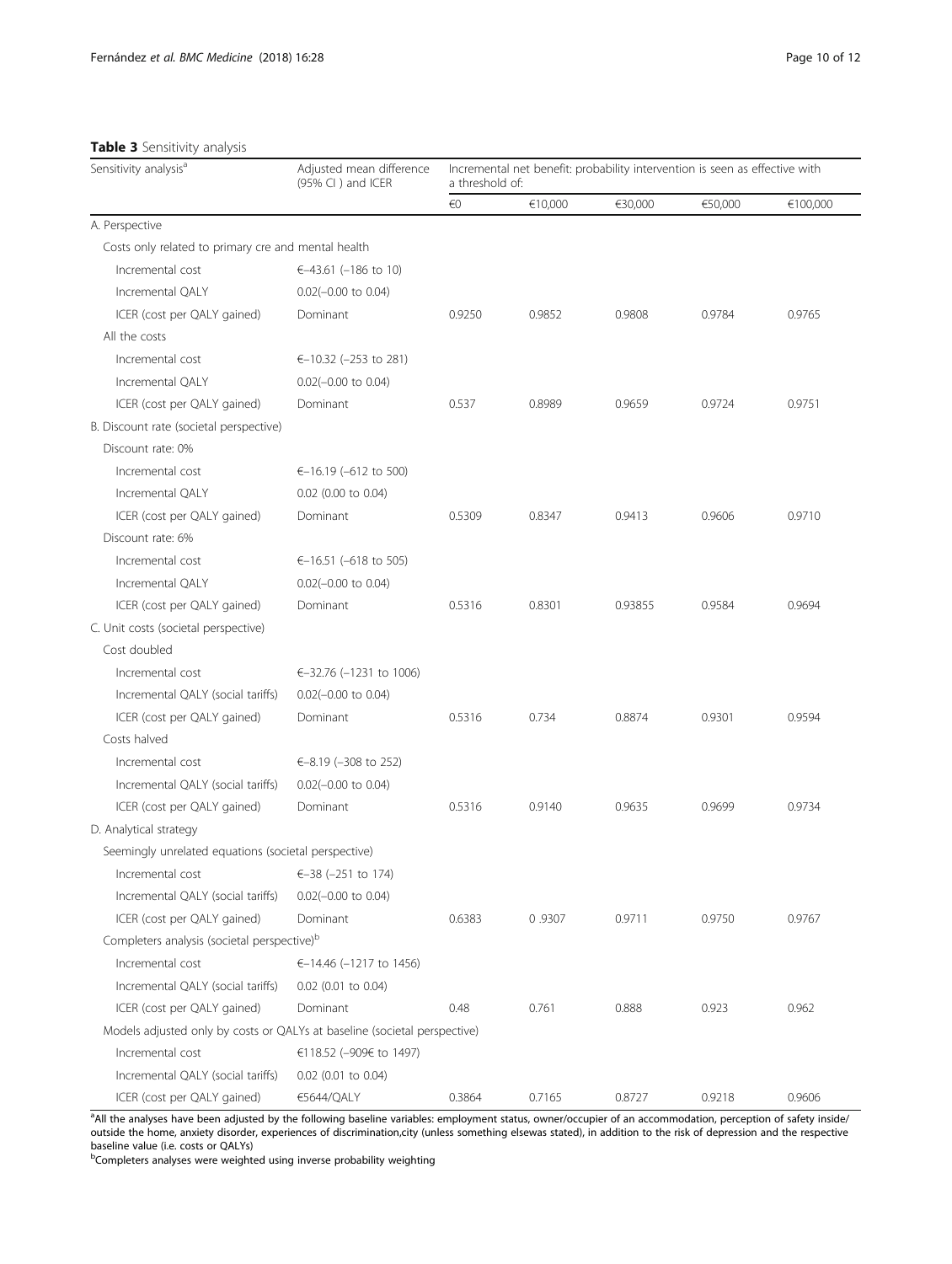they may agree to do so only for high-risk patients. Another possibility would be to provide universal prevention to patients by mean of a scalable and cheap strategy (e.g. through apps and smartphones), reserving the intervention of GPs only in cases of high risk of depression. Our research team is currently conducting a new trial with the latter strategy (the e-PredictD study).

### **Conclusions**

The PredictD intervention is likely to be perceived as cost-effective, from both a societal and National Health System perspective, compared to usual care.There is, therefore, both a clinical and an economic case for supporting the implementation of this intervention, which is based on the level and profile of risk for depression, in primary care practices. However, this intervention should be further developed and evaluated in other countries.

#### Abbreviations

CCRT: Cluster controlled randomized trial; CEAC: Cost-effectiveness acceptability curve; CSRI: Client Service Receipt Inventory; DALY: Disability-adjusted life year; GLM: Generalized linear model; GP: General practitioner;

ICC: Intraclasscorrelation coefficient; ICER: Incremental cost-effectiveness ratio; NICE: National Institute for Health and Care Excellence; QALY: Quality-adjusted life year; SUR: Seemingly unrelated regression; VAS: Visual analogue scale; WTP: Willingness to pay

#### Acknowledgements

The authors thank Bonaventura Bolíbar and the Spanish Network of Primary Care Research for their economic and logistic support. The authors are also grateful to all the patients and primary care physicians who participated in the trial.

#### Funding

This work was supported by grants from the Spanish Ministry of Health, the Institute of Health Carlos III (ISCIII) and the European Regional Development Fund (ERDF) 'A way to build Europe'(grant references PS09/02272, PS09/02147, PS09/01095, PS09/00849 and PS09/00461); the Andalusian Council of Health (grant reference PI-0569-2010); the Spanish Network of Primary Care Research 'redIAPP' (RD06/0018, RD12/0005/0001); the 'Aragón group' (RD06/0018/0020, RD12/0005/0006); the 'Bizkaya group' (RD06/0018/0018, RD12/0005/0010); the Castilla-León Group (RD06/0018/0027); the Mental Health (SJD) Barcelona Group (RD06/0018/0017, RD12/0005/0008); and the Mental-Health, Services and Primary Care (SAMSERAP) MálagaGroup (RD06/0018/0039, RD12/0005/0005).

#### Availability of data and materials

The statistical code and data set are available from Dr. Bellón (e-mail: jabellon@uma.es) and Dr. Fernandez (anafezsez@gmail.com).

#### Authors' contributions

The study was conceived and designed by JÁB, SCC, PMP, MK, IN, CMP, CFA, ARB, AF, JMA, CMF, MIBR, IIC, ERS, ASB, MCG, PLF, MMMG, PMG, LA, DP, PB, FZ, DNC, JM, JMAR, ARM, LSC and JDL. The data were analysed and interpretedby AF, JÁB, MK, IN, ASB, JM and LSC. AF drafted the article. The article was critically revised for important intellectual content by JÁB, SCC, PMP, MK, IN, CMP, CFA, ARB, AF, JMA, CMF, IIC, ERS, MIBR, ASB, DP, JM, JMAR, ARM, LSC and JDL. JAB, AF and JDL provided statistical expertise. Funding was obtained by JÁB, CMP, CFA, LSC, CMF and JMA. Administrative, technical or logistic support was provided by SCC, PMP, IIC, MCG, MMMG, PB, DNC, PLF, PMG, LA and FZ. SCC, PMP, IIC, MCG, PLF, MMMG, PMG, LA, FZ, PB and DNC collected and assembled the data. All authors read and approved the final manuscript.

#### Ethics approval and consent to participate

The PredictD-CCRT study has been approved by the relevant ethics committees in each participating Spanish city: Ethics Committee on Human Research of the University of Granada, Ethics and Research Committee of

Primary Health District of Malaga, Ethics Committee for Clinical Research of Sant Joan de Deu Foundation (Barcelona) (PIC CEIC-62-09), Ethics Committee for Clinical Research of Aragon (CEICA) (CP06/05/2009), Ethics Committee for Health Research of the Jaen Hospital, Ethics Committee for Clinical Research of Euskadi (CEIC-E) (03/2009) and Ethics Committee for Clinical Research of the Rio Hortega Hospital of Valladolid (04/2009).

#### Consent for publication

Not applicable.

#### Competing interests

This work was only supported by public grants. The funders had no role in the study design, data collection and analysis, decision to publish or preparation of the manuscript. No conflict of interests was reported by the authors of this paper. Dr. Antoni Serrano-Blanco reports grants from Ferrer International outside the submitted work, but none of the other authors have financial relationships with any organizations that might have an interest in the submitted work in the previous 3 years.There are no other relationships or activities that could appear to have influenced the submitted work.

#### Publisher's Note

Springer Nature remains neutral with regard to jurisdictional claims in published maps and institutional affiliations.

#### Author details

1 ParcSanitariSant Joan de Déu, FundacióSant Joan de Déu, C/Dr. AntoniPujadas, 42, 08830 SantBoi de Llobregat, Barcelona, Spain. <sup>2</sup>Mental Health Policy Unit, Brain and Mind Centre, Faculty of Health Sciences, University of Sydney, Sydney, Australia. <sup>3</sup>Centro de Salud La Mina, C/Mar s/n 08930 Barcelona, Spain. <sup>4</sup>Distrito de AtenciónPrimariaMálaga-Guadalhorce, Unidad de Investigación, C/Sevilla, 23, 3a Planta, 29009 Málaga, Spain. 5 Division of Psychiatry, University College London, Charles Bell House, 67-73 Riding House Street, London W1W 7EH, UK. <sup>6</sup>Department of Primary Care & Population Health, University College London, Royal Free Site, Rowland Hill Street, London NW3, UK.<sup>7</sup> Centro de SaludMarquesado, Distrito Sanitario Granada Nordeste, Avenida Mariana Pineda s/n, 18500 Granada, Spain. <sup>8</sup>Gerencia Regional de Salud de Castilla y León, Paseo de Zorrilla, 1, 47007 Valladolid, Spain. <sup>9</sup>Centro de Salud San José, Plaza JuanfraGarridoRomera s/n 23700 Linares, Jaén, Spain. <sup>10</sup>Centro de Salud San Ignacio, LarrakotorreKalea, 9, 48015 Bilbao, Bizkaia, Spain. <sup>11</sup>Centro de Salud Casablanca, C/Viñedo Viejo, 10, 50009 Zaragoza, Spain. 12ParcSanitariSant Joan de Déu, C/Dr. AntoniPujadas, 42, 08830 SantBoi de Llobregat, Barcelona, Spain. <sup>13</sup>Centro de InvestigaciónBiomédica en Red de Salud Mental de la Universidad de Granada, Facultad de Medicina PTS Avda.de la Investigación (Departamento de Psiquiatría Torre A Planta 9a), 11, 18016 Granada, Spain. <sup>14</sup>Centro de Salud La Alamedilla, UnidadInvestigación, AvenidaComuneros 27-31, 37003 Salamanca, Spain. <sup>15</sup>Centre for Mental Health Research.Research School of Population Health, ANU College of Health and Medicine-Australian National University, 63 Eggleston Rd, Acton, ACT 2601, Australia. <sup>16</sup>Unidad de Investigación de AtenciónPrimaria, C/Luis Power, 18-4o Planta, 48014 Bilbao, Spain. <sup>17</sup>Centro de Salud Federico del Castillo, C/Ramón Espantaleón s/n, 23005 Jaén, Spain. 18Centro de Salud Andorra, C/de Huesca, 0, 44500 Teruel, Spain. <sup>19</sup>Gerencia Regional de Salud de Castilla y León, Unidad de Investigación, Paseo de Zorrilla, 1, 47007 Valladolid, Spain. <sup>20</sup>Hospital UniversitariParcTaulí, Servei de Salut Mental, ParcTaulí, 1, 08208 Sabadell, UniversitatAutònoma de Barcelona. CIBERSAM, Barcelona, Spain. <sup>21</sup>Centro de SaludArrabal, Unidad de Investigación de AtenciónPrimaria, AndadorAragues Puerto, 2-4, 50015 Zaragoza, Spain. 22Centro San Andrés-Torcal, C/José Palanca, 29003 Málaga, Spain. <sup>23</sup>Departamento de Personalidad, Evaluación y TratamientoPsicologico de la Facultad de Psicologia de la Universidad de Málaga, Campus Teatinos s/n, 29590 Málaga, Spain. <sup>24</sup>Departamento de Bioestadística, Facultad de Medicina, Universidad de Granada ParqueTecnológico de Ciencias de la Salud, Avda de la Investigación 11, 18016 Granada, Spain. <sup>25</sup>Centro de Salud El Palo, Departamento de MedicinaPreventiva y Psiquiatría, Universidad de Málaga, Malaga, Spain. <sup>26</sup>Consorcio de Investigación Biomédica en Red de Epidemiología y Salud Pública, CIBERESP, Madrid, Spain.